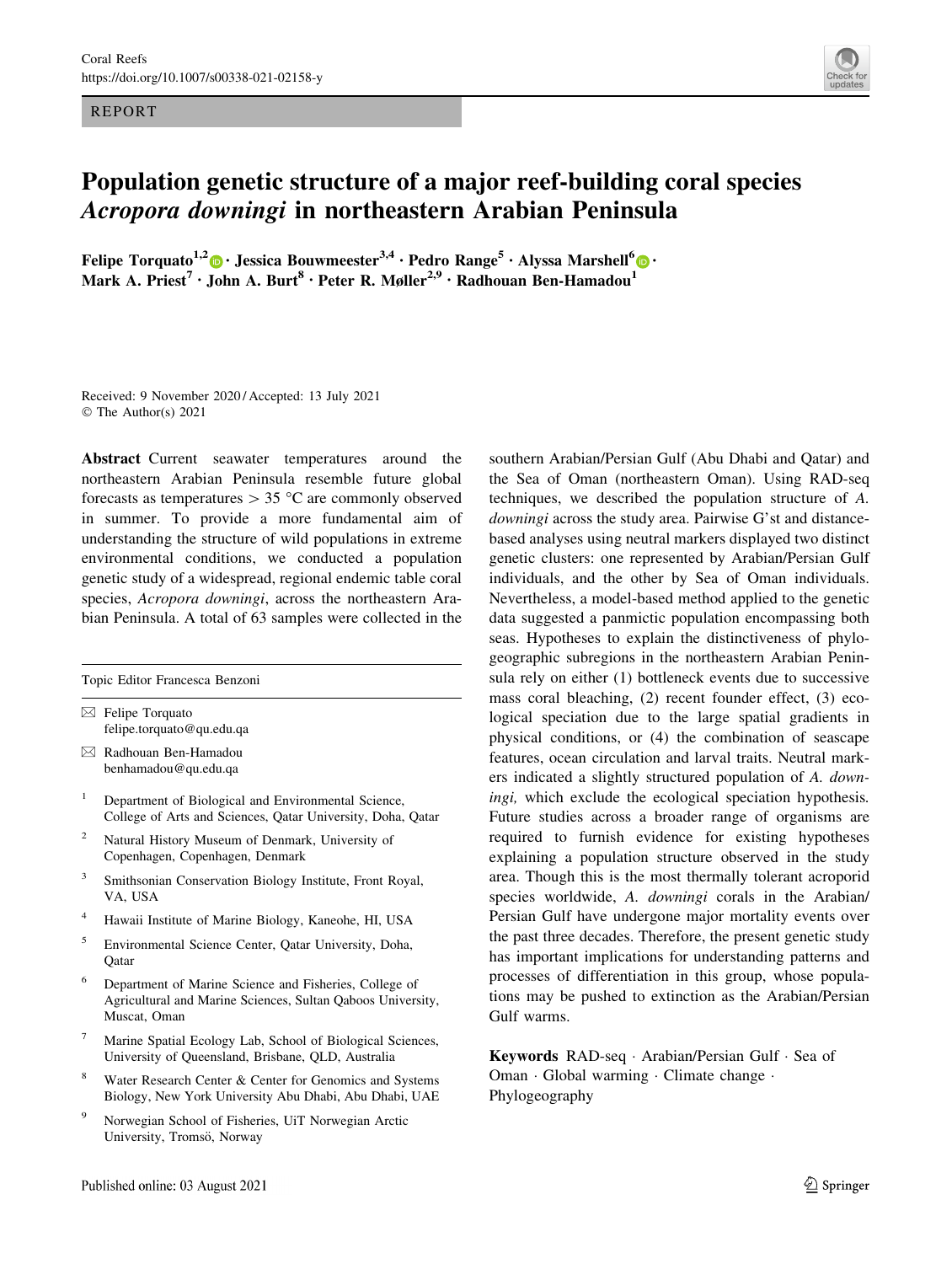#### <span id="page-1-0"></span>Introduction

The northeastern Arabian Peninsula, i.e., the sea area bounded by the Arabian/Persian Gulf (hereafter called 'the Gulf') and the Sea of Oman (Fig. 1), is distinguished by a remarkable shift in both spatial and temporal oceanographic conditions (Sheppard [1992](#page-8-0)). The Gulf, which extends from southern Iraq to the Strait of Hormuz, is a shallow (mean depth 36 m) semi-enclosed body of water surrounded by hyper-arid land. High evaporation rates and restricted water exchange with the open ocean create extreme environmental conditions (Kämpf and Sadrinasab [2006\)](#page-8-0). This extreme marine environment is characterized by dense, hypersaline water (often  $> 42$  ppt) (Swift and Bower [2003](#page-8-0)), and with summer maximum sea surface temperatures (SST) exceeding 35  $\degree$ C, making the Gulf the warmest sea on Earth (Vaughan et al. [2019\)](#page-9-0). During the winter, Gulf SSTs fall well below values normally associated with tropical marine ecosystems, reaching minima  $\lt$  13 °C (Coles [2003](#page-7-0)).

By contrast, the Sea of Oman is a deep oceanic basin  $( > 2000 \text{ m}$  depth) exhibiting more moderate physical conditions compared to the Gulf. In this basin, SSTs generally reach only 30  $\degree$ C during the summer, whereas in winter, SSTs generally remain above  $23 \text{ °C}$  (Claereboudt [2019](#page-7-0)). Both seas are connected by the narrow Strait of Hormuz (56 km wide at its narrowest point), through which the Gulf receives surface driven input of low-salinity Indian Ocean Surface Water (IOSW), replacing water lost by evaporation within the Gulf (Vaughan et al. [2019\)](#page-9-0). On the other hand, the Sea of Oman receives Persian Gulf Water (PGW) that is characterized by high salinity and temperatures, and which exits the Gulf along the seafloor due to elevated salinity-driven density (Swift and Bower [2003](#page-8-0); Claereboudt [2019\)](#page-7-0).

The extreme environmental conditions of the Gulf exert considerable impact on the abundance and distribution of marine biota (Sheppard [1993;](#page-8-0) Wilson et al. [2002\)](#page-9-0). Corals and reef-associated fauna in this basin generally display low diversity compared to other seas bordering the Arabian Peninsula (Wilson et al. [2002;](#page-9-0) Coles [2003](#page-7-0); Burt et al. [2011](#page-7-0); Hoey et al. [2016](#page-8-0); Bouwmeester et al. [2021\)](#page-7-0). For example, out of the 401 scleractinian coral species recorded in waters surrounding the Peninsula, the Gulf contains 66 species



Fig. 1 Map of the northeastern Arabian Peninsula and sampling sites. The color background represents the annual mean SST. Font: [www.bio](http://www.bio-oracle.org)[oracle.org](http://www.bio-oracle.org)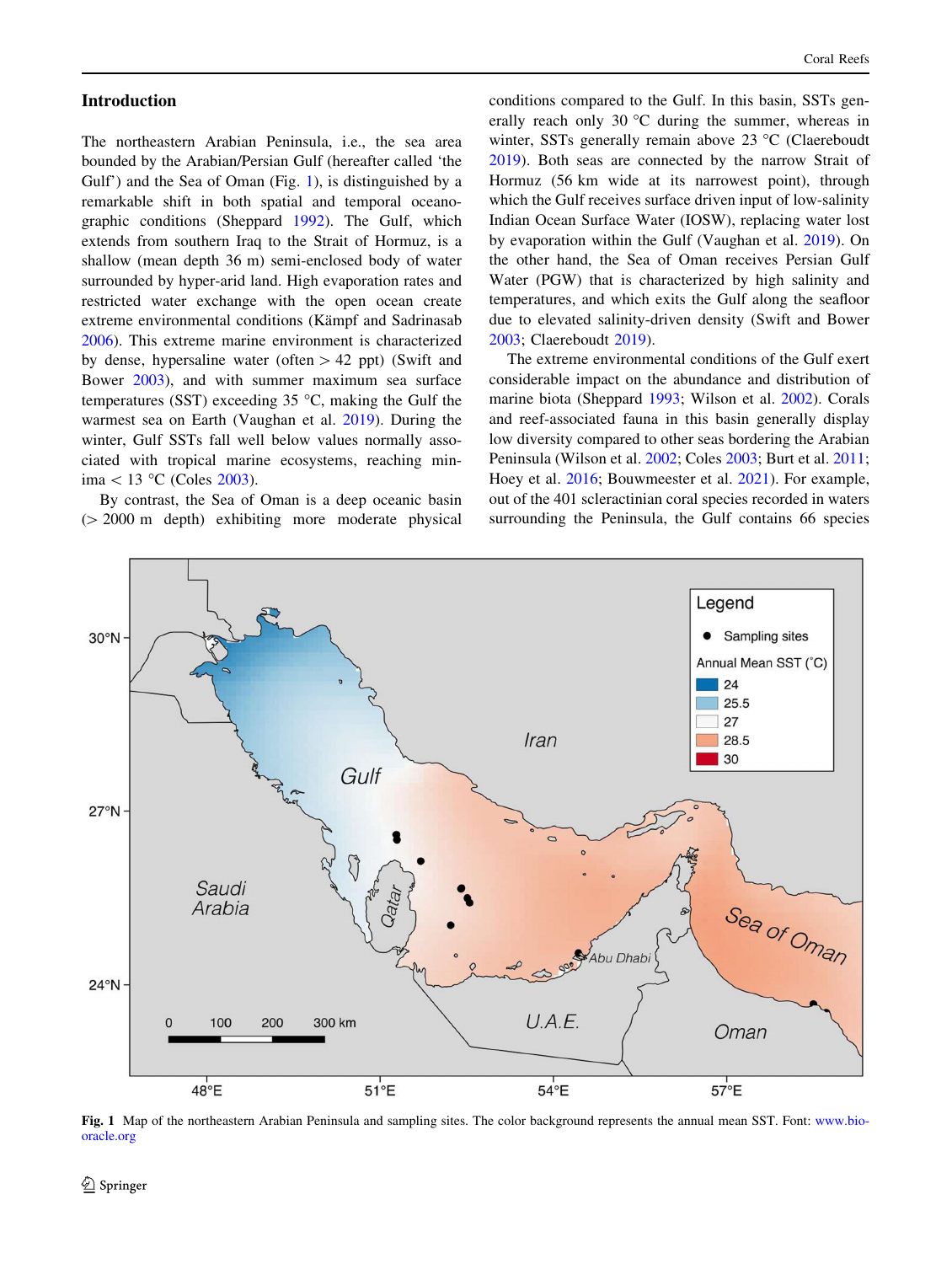(Riegl et al. [2012](#page-8-0); DiBattista et al. [2016a](#page-7-0); Berumen et al. [2019\)](#page-7-0), versus over 100 species in the Sea of Oman (Claereboudt [2019\)](#page-7-0) and 359 species in the Red Sea (Berumen et al. [2019\)](#page-7-0). Thus, biogeographic studies suggest that the Gulf is unique in terms of marine community composition (DiBattista et al. [2016a](#page-7-0)), with communities that are constrained by their environmental tolerance (Sheppard and Sheppard [1991](#page-8-0); Coles [2003](#page-7-0)).

The extreme summer temperatures currently encountered by reef fauna in the Gulf are projected to become widespread across the tropics in the coming decades (Bauman et al. [2011](#page-7-0); Bouwmeester et al. [2021](#page-7-0)). As such, climate change represents a substantial threat to marine biodiversity globally, where reef fauna have evolved in relatively stable thermal environments (Leadley et al. [2010\)](#page-8-0). Hence, there is growing research on corals that currently exist in high-temperature environments, to better understand how reef organisms may adapt and respond to potential scenarios of near future climate change (Burt et al. [2020\)](#page-7-0). Much of this interest has focused on the northeastern Arabian Peninsula (Burt [2013](#page-7-0); Vaughan and Burt [2016;](#page-9-0) Ben-Hasan and Christensen [2019](#page-7-0); Howells et al. [2020](#page-8-0)), where today's extreme environmental conditions represent a 'natural laboratory' for future conditions elsewhere, and can thus support an understanding of the patterns and processes governing life at extreme temperatures.

The continued persistence of corals and their dependent fauna in the Gulf indicates the potential of these organisms to biologically adapt to one of the most stressful physical environments encountered by scleractinian corals (Sheppard et al. [1992](#page-8-0)). The genetic differentiation of conspecifics across thermal gradients and the geographical variation in bleaching susceptibility (Osman et al. [2018\)](#page-8-0) indicate that the ability of corals to survive under extreme conditions may be due to their genetic adaptation (Wilson et al. [2002](#page-9-0); Liew et al. [2020](#page-8-0)). For example, in the northeastern Arabian Peninsula, the colonies of both Platygyra daedalea (Howells et al. [2016](#page-8-0)) and their heat-tolerant algal symbiont Cladocopium thermophilum (Smith et al. [2017\)](#page-8-0) display distinct genetic clusters between the Gulf and the Sea of Oman. Furthermore, P. daedalea coral larvae from the Gulf are significantly more thermally tolerant than conspecific larvae from the Sea of Oman (Howells et al. [2016\)](#page-8-0). Thus, in the context of metapopulation dynamics under global warming scenarios, corals inhabiting already warming regions (e.g., the Gulf) might avoid local population declines in adjacent areas (e.g., Sea of Oman) by spreading existing heat tolerance alleles via larval migration (Dixon et al. [2015](#page-8-0)).

Alternatively, it has been suggested that, at least in the short-term, physiological plasticity in thermal tolerance will play a key role in coral response to climate change (Palumbi et al. [2014\)](#page-8-0). The Gulf is a very young sea that began to form less than 15,000 yrs ago, having been completely dry during the late Pleistocene and refilled only at the beginning of the Holocene (Sarnthein [1972](#page-8-0); Sheppard [1993](#page-8-0); Lokier et al. [2015\)](#page-8-0). Marine water likely transgressed an average of  $> 100$  m per year (Teller et al. [2000\)](#page-9-0) and the modern shorelines developed ca. 3000–6000 yrs ago (Lambeck [1996;](#page-8-0) Vaughan et al. [2019](#page-9-0)), which indicates that coral species were established in the Gulf just in the last few millennia. More recently, mass coral bleaching and mortality of  $> 80\%$  of corals occurred four times in recent decades, first in the late 1970s, then again in 1996, 1998, and 2017, which significantly reduced live coral cover in the Gulf, particularly Acropora species (Riegl et al. [2018](#page-8-0); Burt et al. [2019](#page-7-0); Paparella et al. [2019\)](#page-8-0). Therefore, given the recent foundation and the consecutive bottleneck scenarios in the Gulf, the hypothesis of genetic adaptability is valid only if strong selection is assumed so that Acropora species could rapidly adapt to the extreme conditions during only the last few millennia (Torda et al. [2017](#page-9-0)). In contrast, the reduced population size of Acropora species during consecutive bottlenecks in the Gulf creates better conditions for the action of genetic drift rather than natural selection.

Here, we hypothesize that Acropora downingi, a widespread, regional endemic table coral species, displays a genetic discontinuity across the northeastern Arabian Peninsula. This hypothesis emerges from existing genomics data for other coral species and biophysical models of larval dispersal. The former showed that the genetic discontinuity of P. daedalea populations and their zooxanthellae symbionts coincides geographically with the Strait of Hormuz (Howells et al. [2016;](#page-8-0) Hume et al. [2018](#page-8-0)). The latter, in turn, revealed predominance of self-recruitment within the Gulf (Cavalcante et al. [2020](#page-7-0)), and that water exchange through the strait may act as a hard physical barrier to larval dispersal (and hence gene flow) in scenarios of high mortality rate and short pelagic larval duration (Torquato and Møller [2020](#page-9-0)). Therefore, our hypothesis assumes that rather than natural selection, genetic differentiation in A. downingi is due to genetic drift following either recent foundation or successive bottlenecks, imposed by mass bleaching events. In the present study, we used Restriction site Associated DNA Sequencing (RAD-Seq) to test this hypothesis, by using genomewide neutral markers (1) to describe and compare the patterns of genetic diversity distribution of a regional endemic coral species from reef sites in the northeastern Arabian Peninsula, and (2) to investigate whether sufficient generations since the foundation or the bottlenecks have passed in order to observe divergence in A. downingi populations due to the action of genetic drift.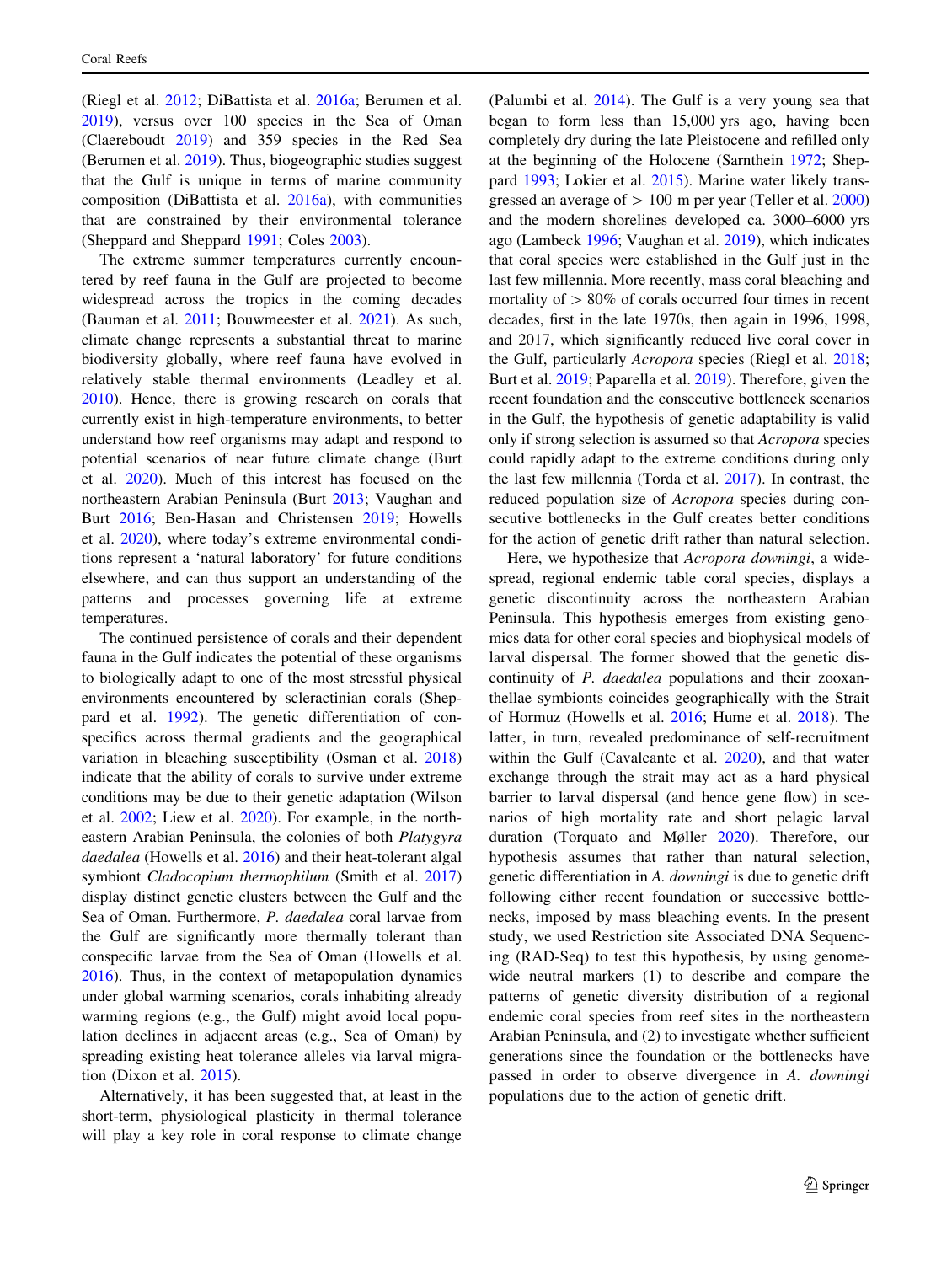# Material and methods

#### Sampling design and DNA extraction

Acropora downingi were collected  $(n = 63)$  between March 2017 and November 2017 from 11 sites spanning three sampling regions: Abu Dhabi and Qatar in the southern Gulf, and the northern Sea of Oman (Fig. [1,](#page-1-0) Table 1 and Supplementary Table S1). The coral samples were identified following Riegl et al. ([2012](#page-8-0)), Wallace [\(1999](#page-9-0)) and Wallace et al. ([2012\)](#page-9-0), and promptly preserved in 96–99% EtOH and kept frozen at  $-$  20 °C until DNA extraction. Underwater images were taken from each sampled colony to collect habitat, growth form and closeup polyp information. Reference material collected from each sampled site is also available from Qatar and is stored at Qatar University. High-molecular-weight genomic DNA was isolated in a final elution volume of 100 µl following the manufacturer's instructions for Qiagen DNeasy blood and tissue kit. Subsequently, the extract concentrations were measured using the Qubit 2.0 dsDNA BR Assay Kit (IntrogenTM) Fluorometer and checked for molecular weight bands on a 1% agarose gel.

#### Genotyping and de novo assembly of RAD tags

RAD tag libraries were prepared by Floragenex Inc following the protocol depicted in Baird et al. ([2008\)](#page-7-0). In short, the genomic DNA was single-digested utilizing the restriction enzyme PstI and ligated to in-line barcode sequences that allowed the resulting amplified fragments. Restriction fragments representing a reduced part of the original genome from all individuals, were then pooled (multiplexed), randomly sheared and size-selected

Table 1 Geographic locations of sampling sites and sample sizes for A. downingi

| Country   | Location        | Lat     | Long    | $N^{\circ}$ samples |
|-----------|-----------------|---------|---------|---------------------|
| Oatar     | Sheraoh Island  | N 25.03 | E 52.22 | 3                   |
| Oatar     | Halul Island—S1 | N 25.67 | E 52.42 | 8                   |
| Oatar     | Halul Island—S2 | N 25.67 | E 52.40 | 3                   |
| Oatar     | Kharaze reef    | N 25.42 | E 52.57 | 9                   |
| Oatar     | Binzayan        | N 26.61 | E 51.29 | 10                  |
| Oatar     | Umm Al Arshan   | N 26.51 | E 51.29 | 1                   |
| Oatar     | Umm Al Shaef    | N 26.15 | E 51.70 | 2                   |
| Oatar     | Maydan          | N25.51  | E 52.52 | 1                   |
| Abu Dhabi | Saadiyat        | N 24.55 | E 54.43 | 7                   |
| Oman      | Fahal Island    | N 23.68 | E 58.50 | 13                  |
| Oman)     | Bandar Khayran  | N 23.53 | E 58.72 | 6                   |

(300–500 bp, average of  $\sim$  380 bp). Finally, the DNA fragments were PCR amplified and the RAD-seq libraries single-read (1  $\times$  100 bp) sequenced on two lanes using the Illumina HiSeq2000 platform (see Davey and Blaxter [2010](#page-7-0); Etter and Johnson [2011\)](#page-8-0).

Raw reads obtained from 100 bp single-end Illumina sequencing were assessed for sequence quality, AT/GC content, and duplicate or overrepresented sequences using FastQC v.0.11.5. After initial quality assessment, reads were filtered and detection of single nucleotide polymorphism (SNP) was performed in Stacks v.2.2 pipeline (Catchen et al. [2011](#page-7-0), [2013](#page-7-0)).

First, we used the process\_radtags program for removal of low-quality reads and demultiplexing, and the remainder sequences were trimmed to 90 base pairs. Secondly, as a reference genome was not available for A. downingi, RAD tags were analyzed de novo with parameters optimized using the r80 method outlined in Paris et al. [\(2017](#page-8-0)) and thoroughly described in Rochette and Catchen [\(2017](#page-8-0)). Thus, de novo assemble exhibited the maximum number of polymorphic loci shared across 80% of the individuals when the parameters were  $M = 5$ ,  $m = 3$ ,  $n = 4$ . Potential contaminants (i.e., bacteria, Symbiodiniaceae spp. and viruses) were identified from a FASTA file, containing all individuals, using BLASTn algorithm  $(E$ -value of 1e-10; Supplementary Table S2). Next, a blacklist in Stacks' populations program was used to remove loci that matched contaminants sequences. In the populations program RAD tags for all individuals were used to detect only the first SNP (–write\_single\_snp) by identifying at the same locus a marker that was present in one set of individuals but absent in another.

#### Second filtering procedures and outlier loci

All second filtering procedures were performed in Plink v.1.9, and excluded individuals with more than 10% missing genotypes, and only SNPs with a 90% genotyping rate (10% missing) and a minor allele frequency (MAF) higher than 5% were maintained. Furthermore, markers that did not meet the Hardy–Weinberg Equilibrium assumptions were also excluded.

Furthermore, we scanned our data to identify a list of outlier loci by using a Bayesian approach implemented in BayeScan (Foll and Gaggiotti [2008](#page-8-0)). To do so, Plink files were converted to the BayeScan format using PGDSpider v 2.1.1.5 software (Lischer and Excoffier [2012\)](#page-8-0). The outlier loci analysis was then run with a prior odds ratio of 10 (indicating that for a given SNP the neutral model is 10 times more likely than the model with selection), and all other default settings, using a q-value cut-off of 0.05 to determine outliers.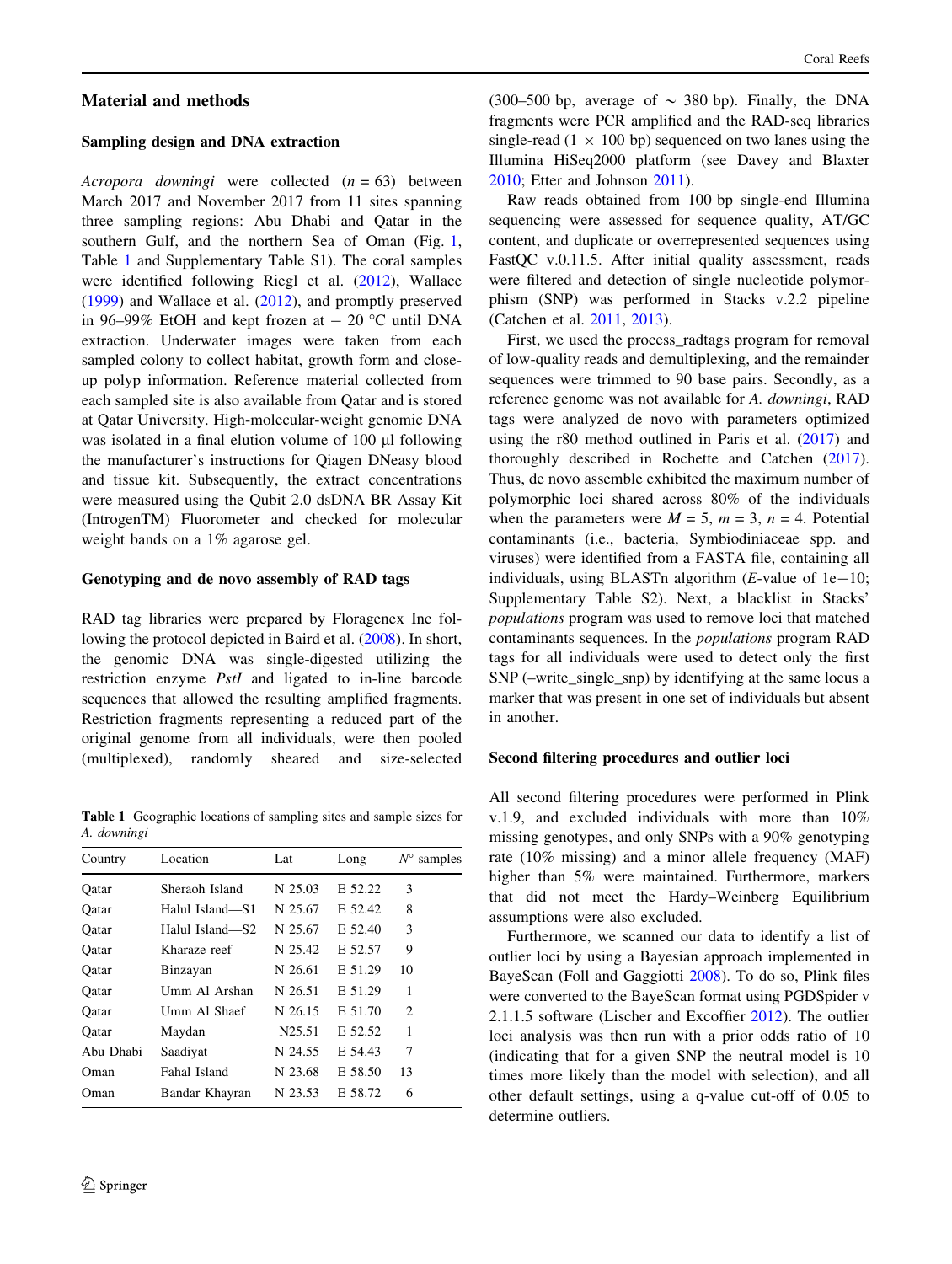# Summary statistic and population genetic structure

Pairwise differentiation (G'st) and genetic diversity metrics (see Nei [1987](#page-8-0)) were estimated using GENODIVE version 2.0 (Meirmans and Van Tienderen [2004](#page-8-0)). We estimated the observed heterozygosity  $(H_0)$  that ranges from 0 (all individuals are homozygous) to 1 (all individuals are heterozygous), the heterozygosity within Qatar, Abu Dhabi and Oman samples  $(H_s)$  and the total heterozygosity  $(H_t)$ . The significance of pairwise G'st values was tested using 1000 permutations.

Distance-based method and model-based clustering analyses were used to estimate population genetic structure. The first was performed using a Principal Component Analysis (PCA) with the EIGENSOFT v.6.1.3 program to identify patterns in the data, by highlighting similarities and differences between samples and sampling sites. For the model-based analysis, the number of genetic clusters and the membership of each individual to these clusters were estimated using the ADMIXTURE software (Alexander et al. [2009\)](#page-7-0). Here, the most likely number of clusters was selected based on cross-validation error (CV) and the lowest value of  $K$  was chosen (Alexander and Lange [2011](#page-7-0)). The prior expectation for the possible range of  $K$  (from 1 to 3) was based on the number of regions from which the samples were collected, i.e., Qatar, Abu Dhabi and Oman.

# Results

## RAD-seq summary

The RAD library of the two lanes yielded a total of 510,227,840 reads obtained for 63 individual samples  $(4,049,427.3 \pm 2,551,382.2; \text{mean } \pm \text{ SD})$  from the 11 sites. After *process radtag* quality filtering and demultiplexing, 502,054,112 reads remained, comprising 98.4% of all reads (Supplementary Table S3). In denovo\_map.pl, 395,628,079 reads were retained and assembled into a total of 9,312,616 loci (147,819.3  $\pm$  65,011.5; mean  $\pm$  SD) and 1,142,563  $(18,135.9 \pm 9357.8; \text{mean } \pm \text{ SD})$  putative allele, with the average depth of coverage per individual ranged between 19 and 82X (36.76X  $\pm$  14.29; mean  $\pm$ SD) (Supplementary Table S4). Finally, in the *populations* module, a total of 5729 SNPs were obtained.

Additional filtering performed in Plink, such as missing genotype rate, minor allele frequency, linkage disequilibrium and nonconformance with Hardy–Weinberg Equilibrium, excluded one individual from Qatar (Gulf) and one individual from the Sea of Oman due to missing genotype

data. From the 1420 SNPs found after the second filtering, Bayescan detected 1 significant locus after FDR correction. Finally, a total of 1419 genome-wide SNPs from 61 individuals were assumed to not be significantly under selection, and thereby they were used in downstream analyses.

## Genetic diversity and pairwise differentiation

A summary of the principal statistics, i.e.,  $H_s$ ,  $H_o$  and  $H_t$  are presented in Table 2, and pairwise differentiation in Table [3.](#page-5-0) The Qatar individuals displayed the highest heterozygosity. Pairwise G'st showed a significant difference between the Gulf regions and the Sea of Oman. Likewise, when the populations were grouped according to clustering results (see below), a global G'st of 0.062 and pairwise genetic distance of 0.066 was exhibited between the southern Gulf versus the Sea of Oman.

## Population genetic structure

The top two principal components (PCs) from PCA analysis explained 8.77% (PC1—5.35% and PC2—3.42%) of the total of genotypic variation, and distinguished individuals sampled in the southern Gulf from those obtained in the western Sea of Oman (Fig. [2](#page-5-0)). In turn, the Admixture analysis did not indicate the presence of population structure within the dataset. Cross-validation error (CV) determined  $K = 1$  (CV = 0.62449) as the most likely number of clusters for A. downingi. However, this was only slightly more likely than  $K = 2$  (CV = 0.66055), which partitioned individuals from the southern Gulf and western Sea of Oman into two distinct groups (Fig. [3\)](#page-5-0).

## Discussion

The aims of this study were to (1) describe the distribution of genetic diversity of Acropora downingi across the northeastern Arabian Peninsula, and (2) test for the hypothesis of neutral genetic differentiation between the world's warmest sea (i.e., The Gulf) and the adjacent Sea of Oman. Our results suggest a slightly structured

Table 2 Summary statistics

| $H_{s}$ | $H_{\rm o}$ | H,    |
|---------|-------------|-------|
| 0.272   | 0.221       | 0.276 |
| 0.236   | 0.117       |       |
| 0.249   | 0.158       |       |
|         |             |       |

 $H_0$  observed heterozygosity,  $H_s$  heterozygosity within sampling regions,  $H_t$  total heterozygosity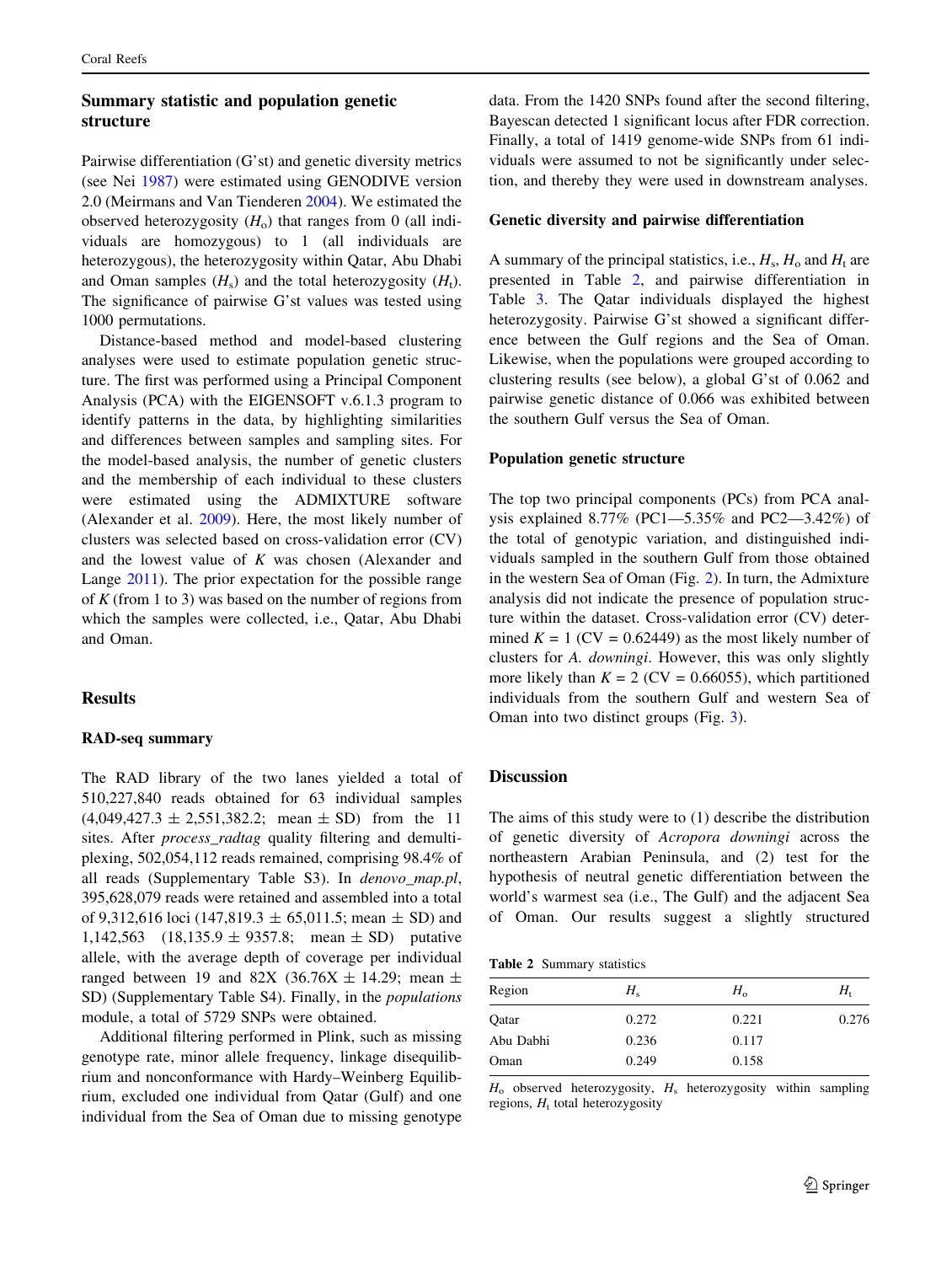<span id="page-5-0"></span>Table 3 Pairwise G'st values (below diagonal) and p-values (above diagonal) for A. downingi based on 1419 SNPs

|           | Oatar | Abu Dhabi | Oman                     |
|-----------|-------|-----------|--------------------------|
| Oatar     | -     | 0.001     | 0.001                    |
| Abu Dhabi | 0.030 | -         | 0.002                    |
| Oman      | 0.065 | 0.089     | $\overline{\phantom{a}}$ |



Fig. 2 Principal component analysis of multilocus genotyped for 61 individuals of A. downingi from the northeastern Arabian Peninsula. The color scheme reflects geographical regions. 1419 SNPs

population. The distance-based approach used in our investigation suggested a genetic discontinuity within the northeastern Arabian phylogeographic province, with coral populations falling into two distinct subpopulations: the Gulf versus the Sea of Oman. Prior to this paper, a similar study using the RAD-seq approach also indicated a genetic discontinuity for the coral Platygyra daedalea between both seas (Howells et al. [2016](#page-8-0)). These results suggest that the Gulf represents a distinct phylogeographic unit for coral species (Howells et al. [2016\)](#page-8-0), though not for coraldependent fishes (Priest et al. [2016](#page-8-0); Torquato et al. [2019](#page-9-0)), likely explained by the substantially longer larval pelagic duration for the latter (Kinlan and Gaines [2003](#page-8-0); Shanks et al. [2003](#page-8-0)). Investigations using microsatellites on both ray-finned fish (van Herwerden et al. [2006](#page-9-0)) and four shark species (Spaet et al. [2015\)](#page-8-0) did not indicate any discontinuity across the northeastern Arabian Peninsula, though these species exhibit extensive adult movements and are not coral-dependent.

Nevertheless, data on lineage distribution alone do not provide convincing proof that explains the processes underlying this differentiation. Hypotheses to explain distinctiveness of phylo- and biogeography subregions around the Arabian Peninsula have relied on allopatric, parapatric or sympatric geographic patterns. Here, we will not discuss the sympatric mode. The hypothesis supported in our investigation assumes that the observed genetic differentiation in the study area relies on the neutral theory of molecular evolution (Kimura [1983\)](#page-8-0). For this to happen the fixation of neutral allele by genetic drift mainly occurs in scenarios of small population size (e.g., due to bottlenecks) and where the gene flow is constrained.

The reduction of the gene flow is attributed to the combination of seascape features, ocean circulation and larval traits. This argument assumes that the Strait of Hormuz acts as a physical barrier to larval dispersal (and gene flow), by constraining larval movements between the Gulf and the Sea of Oman. Specifically, biophysical models simulating larval transport around the Arabian



Fig. 3 Population genetic structure estimated by Admixture analysis. The 61 sampled individuals are represented by the vertical lines, which are partitioned into K colored segments that represent the individual's estimated membership fractions in K clusters. 1419 SNPs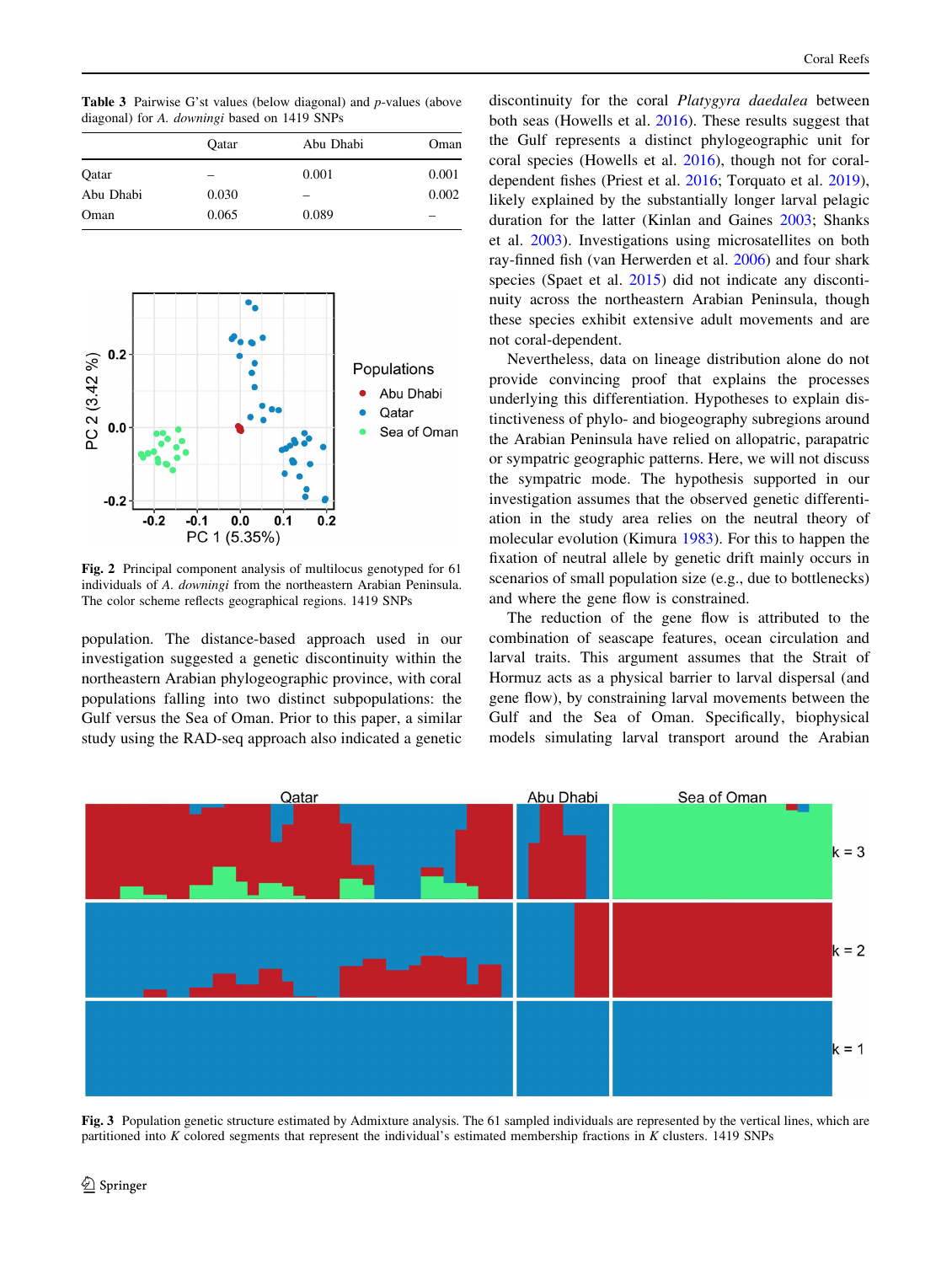Peninsula have shown that the connectivity through the Strait of Hormuz was not symmetric; and in the most extreme results, propagules released from the Sea of Oman were not able to cross this barrier if they drifted for 20 days and exhibited high mortality rate (Torquato and Møller [2020\)](#page-9-0). While that model was used to investigate fish larvae, these conditions are in accordance with experiments with Acropora showing that larval survival declined sharply during the first few weeks after spawning compared to other coral species, with the 50% survival point reached within 4.25 days (Graham et al. [2008\)](#page-8-0). Moreover, pelagic larval duration can be further constrained in warmer waters, reducing the spatial scale of connectivity (Munday et al. [2009\)](#page-8-0), and hence promote genetic differentiation between adjacent populations.

In the Arabian Peninsula, the allopatric pattern has been used to explain, for example, the difference of both vertebrate and invertebrate species composition between the Gulf of Aden and the adjacent Red Sea. The formation of an extrinsic barrier to gene flow occurred repeatedly, caused by lowering of sea level during the Pliocene and Pleistocene (4–3 Ma; DiBattista et al. [2016b\)](#page-7-0), such that water flow between both seas through the Bab-el-Mandeb strait was largely interrupted. Unlike the Red Sea, the Gulf is a young basin whose modern shorelines were not formed until 3000–6000 yrs ago (Lambeck [1996](#page-8-0); Vaughan et al. [2019\)](#page-9-0), and hence Pleistocene vicariance events have not occurred between the Gulf and the adjacent Sea of Oman.

The parapatric argument, in turn, relies on ecological processes driven by the large spatial gradients and temporal fluctuations of physical conditions across the peninsula (Nanninga et al. [2014;](#page-8-0) Giles et al. [2015\)](#page-8-0). This process is very sensitive to parameters, such as the migration rate, intensity of selection for local adaptation, population size, and mutation rate (Gavrilets [2004\)](#page-8-0). Nevertheless, despite the potential for strong selection given the extreme environment conditions and the reduced gene flow due to constrained dispersal through the Strait of Hormuz, endemic coral species have not been recorded for the Gulf.

Furthermore, the parapatric speciation-selection hypothesis is also constrained due to small population sizes of Acropora species because of the large and recurrent mortality events within the Gulf (Riegl and Purkis [2015](#page-8-0); Riegl et al. [2018](#page-8-0)). The smaller the population size, the more important is the effect of genetic drift, whereas the effect of natural selection only overwhelms that of drift in the context of large population size. Therefore, genetic drift can have major effects when a population is sharply reduced in size by a natural disaster, such as the successive bottlenecks recorded for Acropora species in the Gulf (Riegl et al. [2018](#page-8-0)). In addition to coral bleaching and subsequent coral mortality, the reduction of coral populations within the Gulf is also related to both low availability of suitable substratum and the loss of habitat due to anthropogenic factors, such as ongoing urbanization (Sheppard [2016](#page-8-0); Burt and Bartholomew [2019](#page-7-0)).

While the population of A. *downingi* in the Gulf is slightly distinct from the Sea of Oman population, its future is uncertain. Acropora corals in the Gulf have undergone major mortality events in the past three decades, often with losses of over 90% cover, with populations currently at the brink of collapse (Riegl et al. [2018](#page-8-0)). Alarmingly, juveniles of Acropora are mostly absent from the coral community (Bento et al. [2017](#page-7-0); Pratchett et al. [2017](#page-8-0)), reducing possibilities of recovery. Acropora downingi has now largely been extirpated from shallow and nearshore environments in the southern Gulf, and only occurs around offshore islands and seamounts where temperatures are buffered by deeper surrounding waters (Burt et al. [2013,](#page-7-0) [2016,](#page-7-0) [2019](#page-7-0)).

#### Future perspectives

Rapid advances in molecular genetics are now opening avenues in the analysis of adaptive speciation. To test the selection hypothesis, future genetic studies, particularly those using advanced genomic approaches (e.g., whole genome sequencing), could characterize regions exhibiting potential signatures of selection across the entire genome of coral species inhabiting the Gulf. In addition, the results depicted here suggest further investigation onto the neutral hypothesis to distinguish between patterns caused owing to both founder effect and bottleneck events. Therefore, we recommend future studies on demographic events that produced the present-day patterns of genetic diversity, such as changes in population sizes, geographic range expansions, and varying levels of gene flow. For that to happen, reference genomes for coral species are required, as well as additional sampling sites spread out throughout the study area in order to provide greater resolution for the role of the Gulf in the persistence of both present-day and future marine metapopulations.

In addition, the molecular results presented in here, as well as in previous studies, provide incredible value for science and conservation, as they indicate that despite being a young marine habitat the Gulf harbors distinct genetic lineages not found anywhere else. Nevertheless, the extreme environmental and human activities (e.g., dredging and land reclamation) continue causing damage to corals throughout the region. Thus, the corals in our study area are now at risk of being not only locally extirpated, but pushed to extinction as the Gulf warms, and hence conservation actions for this group are urgent.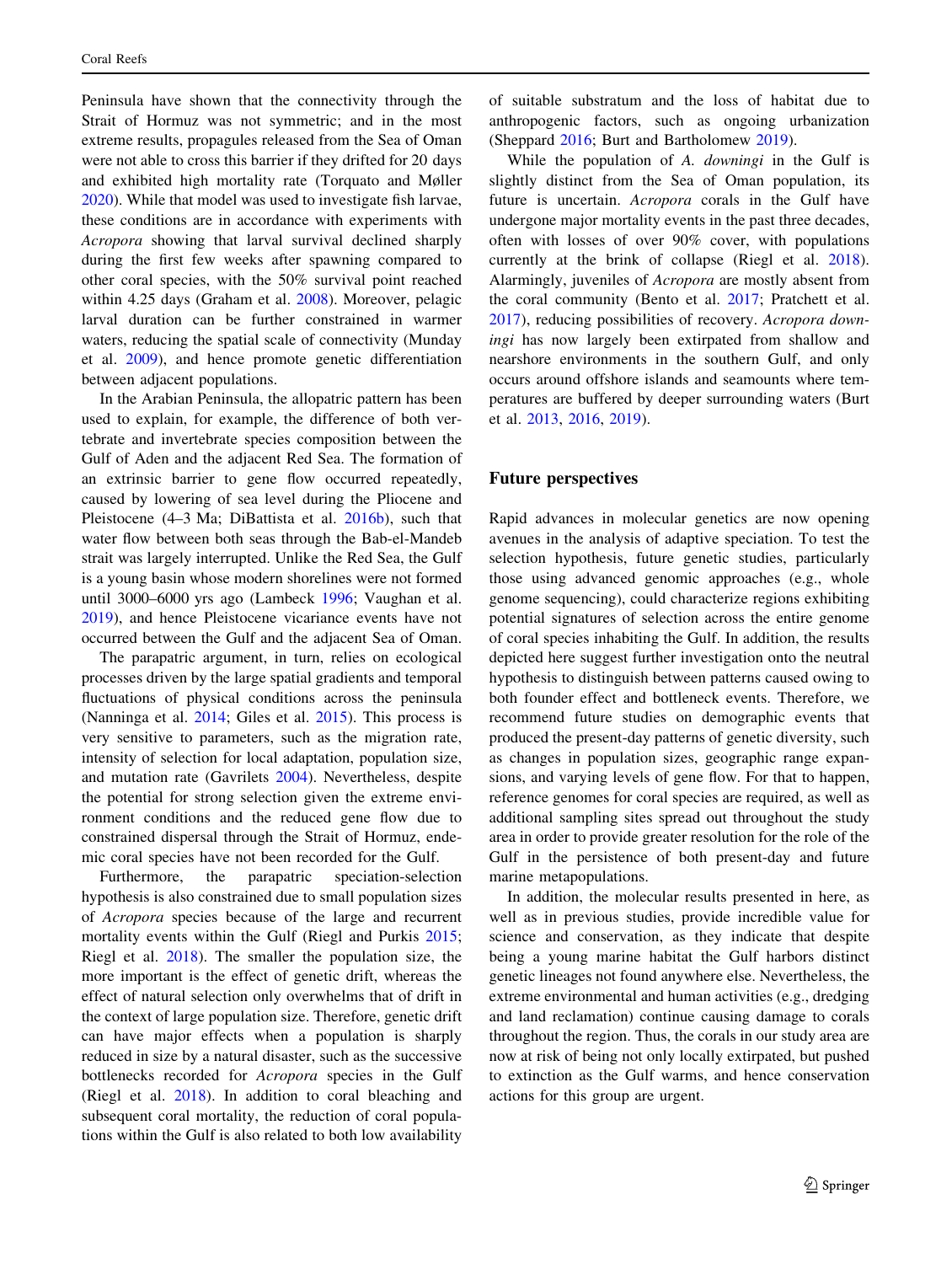<span id="page-7-0"></span>Supplementary Information The online version contains supplementary material available at [https://doi.org/10.1007/s00338-](https://doi.org/10.1007/s00338-021-02158-y) [021-02158-y.](https://doi.org/10.1007/s00338-021-02158-y)

Acknowledgements We are thankful to Cécile Richard for supporting the collection around Halul. We are also thankful for the valuable comments provided by the two anonymous reviewers. We appreciate the permits to collect biological material for scientific purposes for the coral samples in Qatar, from the Ministry of Municipality and Environment (Permit Numbers: 73219/2016 and 213126/2017) and in Oman from the Director General of Nature Conservation, Ministry of Environment and Climate Affairs (Permit Number: 6210/10/48).

Funding Open access funding provided by the Qatar National Library. This work was conducted within the framework of the NPRP projects 'Connectivity, diversity and genetics between offshore natural coral reefs and oil platforms—NPRP7-1129-1-201' and 'Integrated assessment of Qatari coral ecosystems: Toward an Ecosystembased Approach for management—NPRP8-952-1-186' both funded by the Qatar National Research Fund (a member of The Qatar Foundation). FT, first author, was supported by a CNPq/Brazil fellowship through the program Science without Borders (Proc. 232875/2014-6). JB was supported by funding for the Water Research Center at NYUAD, Project CG007.

Data availability The genetic data reported in this paper have been deposited in the National Center for Biotechnology Information (NCBI) Short Read Archive under the following BioProject Accession Numbers: PRJNA750412 (Acropora downingi in northeastern Arabian Peninsula).

#### **Declarations**

Conflict of interest On behalf of all authors, the corresponding author states that there is no conflict of interest.

Open Access This article is licensed under a Creative Commons Attribution 4.0 International License, which permits use, sharing, adaptation, distribution and reproduction in any medium or format, as long as you give appropriate credit to the original author(s) and the source, provide a link to the Creative Commons licence, and indicate if changes were made. The images or other third party material in this article are included in the article's Creative Commons licence, unless indicated otherwise in a credit line to the material. If material is not included in the article's Creative Commons licence and your intended use is not permitted by statutory regulation or exceeds the permitted use, you will need to obtain permission directly from the copyright holder. To view a copy of this licence, visit [http://creativecommons.](http://creativecommons.org/licenses/by/4.0/) [org/licenses/by/4.0/.](http://creativecommons.org/licenses/by/4.0/)

## References

- Alexander DH, Lange K (2011) Enhancements to the ADMIXTURE algorithm for individual ancestry estimation. BMC Bioinformatics 12:1–6
- Alexander DH, Novembre J, Lange K (2009) Fast model-based estimation of ancestry in unrelated individuals. Genome Res 19:1655–1664
- Baird NA, Etter PD, Atwood TS, Currey MC, Shiver AL, Lewis ZA, Selker EU, Cresko WA, Johnson EA (2008) Rapid SNP discovery and genetic mapping using sequenced RAD markers. PloS one 3:e3376
- Bauman AG, Baird AH, Cavalcante GH (2011) Coral reproduction in the world's warmest reefs: southern Persian Gulf (Dubai, United Arab Emirates). Coral Reefs 30:405–413
- Ben-Hasan A, Christensen V (2019) Vulnerability of the marine ecosystem to climate change impacts in the Arabian Gulf - an urgent need for more research. Glob Ecol Conserv 17:e00556
- Bento R, Feary DA, Hoey AS, Burt JA (2017) Settlement patterns of corals and other benthos on reefs with divergent environments and disturbances histories around the northeastern Arabian peninsula. Front Mar Sci 4:305
- Berumen ML, Arrigoni R, Bouwmeester J, Terraneo TI, Benzoni F (2019) Corals of the Red Sea. In: Voolstra CR, Berumen ML (eds) Coral Reefs of the Red Sea. Springer, Cham, pp 123–155
- Bouwmeester J, Riera R, Range P, Ben-Hamadou R, Samimi-Namin K, Burt JA (2021) Coral and reef fish communities in the thermally extreme Persian/Arabian Gulf: insights into potential climate change effects. In: Rossi S, Bramanti L (eds) Perspectives on the marine animal forest of the world. Springer, Cham, pp 63–86
- Burt JA (2013) The growth of coral reef science in the Gulf: A historical perspective. Mar Pollut Bull 72:289–301
- Burt JA, Bartholomew A (2019) Towards more sustainable coastal development in the Arabian Gulf: Opportunities for ecological engineering in an urbanized seascape. Mar Pollut Bull 142:93–102
- Burt JA, Feary DA, Bauman AG, Usseglio P, Cavalcante GH, Sale PF (2011) Biogeographic patterns of reef fish community structure in the northeastern Arabian Peninsula. ICES J Mar Sci 68:1875–1883
- Burt J, Al-Khalifa K, Khalaf E, AlShuwaik B, Abdulwahab A (2013) The continuing decline of coral reefs in Bahrain. Mar Pollut Bull 72:357–363
- Burt JA, Smith EG, Warren C, Dupont J (2016) An assessment of Qatar's coral communities in a regional context. Mar Pollut Bull 105:473–479
- Burt JA, Paparella F, Al-Mansoori N, Al-Mansoori A, Al-Jailani H (2019) Causes and consequences of the 2017 coral bleaching event in the southern Persian/Arabian Gulf. Coral Reefs 38:567–589
- Burt JA, Camp EF, Enochs IC, Johansen JL, Morgan KM, Riegl B, Hoey AS (2020) Insights from extreme coral reefs in a changing world. Coral Reefs 39:495–507
- Catchen J, Hohenlohe PA, Bassham S, Amores A, Cresko WA (2013) Stacks: an analysis tool set for population genomics. Mol Ecol 22:3124–3140
- Catchen JM, Amores A, Hohenlohe P, Cresko W, Postlethwait JH (2011) Stacks: building and genotyping loci de novo from shortread sequences. G3-Genes Genom Genet 1:171–182
- Cavalcante G, Vieira F, Mortensen J, Ben-Hamadou R, Range P, Goergen E, Campos E, Riegl B (2020) Biophysical model of coral population connectivity in the Arabian/Persian Gulf. Mar Biol 87:193
- Claereboudt MR (2019) Oman. In: Sheppard C (ed) World seas: An environmental evaluation. Academic Press, Massachuetts, pp 25–34
- Coles S (2003) Coral species diversity and environmental factors in the Arabian Gulf and the Gulf of Oman: a comparison to the Indo-Pacific region. Atoll Res Bull 507:1–19
- Davey JW, Blaxter ML (2010) RADSeq: next-generation population genetics. Brief Funct Genom 9:416–423
- DiBattista JD, Choat JH, Gaither MR, Hobbs JA, Lozano-Cortes DF, Myers RF, Paulay G, Rocha LA, Toonen RJ, Westneat MW, Berumen ML (2016a) On the origin of endemic species in the Red Sea. J Biogeogr 43:13–30
- DiBattista JD, Roberts MB, Bouwmeester J, Bowen BW, Coker DJ, Lozano-Cortes DF, Choat JH, Gaither MR, Hobbs JA, Khalil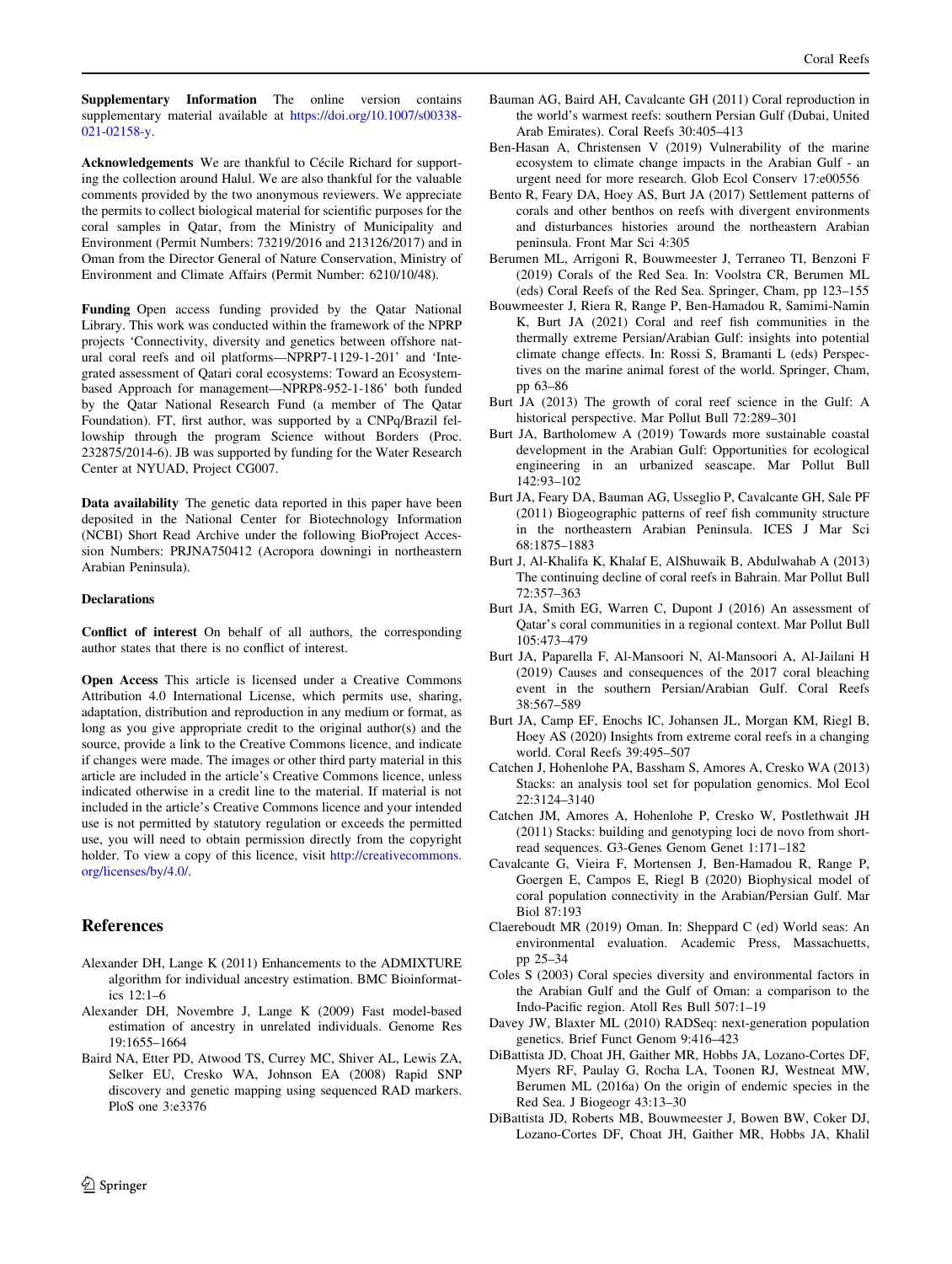<span id="page-8-0"></span>MT, Kochzius M, Myers RF, Paulay G, Robitzch VSN, Saenz-Agudelo P, Salas E, Sinclair-Taylor TH, Toonen RJ, Westneat MW, Williams ST, Berumen ML (2016b) A review of contemporary patterns of endemism for shallow water reef fauna in the Red Sea. J Biogeogr 43:423–439

- Dixon GB, Davies SW, Aglyamova GA, Meyer E, Bay LK, Matz MV (2015) Genomic determinants of coral heat tolerance across latitudes. Science 348:1460–1462
- Etter PD (2011) SNP discovery and genotyping for evolutionary genetics using RAD sequencing. Methods Mol Biol 772:157–178
- Foll M, Gaggiotti O (2008) A genome-scan method to identify selected loci appropriate for both dominant and codominant markers: a Bayesian perspective. Genetics 180:977–993
- Gavrilets S (2004) Genetic theories of allopatric and parapatric speciation. In: Dieckmann U, Doebeli M, Metz J, Tautz D (eds) Adaptive speciation. Cambridge University Press, Cambridge, pp 112–139
- Giles EC, Saenz-Agudelo P, Hussey NE, Ravasi T, Berumen ML (2015) Exploring seascape genetics and kinship in the reef sponge Stylissa carteri in the Red Sea. Ecol Evol 5:2487–2502
- Graham EM, Baird AH, Connolly SR (2008) Survival dynamics of scleractinian coral larvae and implications for dispersal. Coral Reefs 27:529–539
- Hoey AS, Feary DA, Burt JA, Vaughan G, Pratchett MS, Berumen ML (2016) Regional variation in the structure and function of parrotfishes on Arabian reefs. Mar Pollut Bull 105:524–531
- Howells EJ, Abrego D, Meyer E, Kirk NL, Burt JA (2016) Host adaptation and unexpected symbiont partners enable reef-building corals to tolerate extreme temperatures. Glob Chang Biol 22:2702–2714
- Howells EJ, Bauman AG, Vaughan GO, Hume BC, Voolstra CR, Burt JA (2020) Corals in the hottest reefs in the world exhibit symbiont fidelity not flexibility. Mol Ecol 29:899–911
- Hume BC, D'Angelo C, Burt JA, Wiedenmann J (2018) Fine-scale biogeographical boundary delineation and sub-population resolution in the Symbiodinium thermophilum coral symbiont group from the Persian/Arabian Gulf and Gulf of Oman. Front Mar Sci 5:138
- Kampf J, Sadrinasab M (2006) The circulation of the Persian Gulf: a numerical study. Ocean Sci 2:27–41
- Kimura M (1983) The Neutral Theory of Molecular Evolution. Cambridge University Press, Cambrige
- Kinlan B, Gaines S (2003) Propagule dispersal in marine and terrestrial environments: a community perspective. Ecology 84:2007–2020
- Lambeck K (1996) Shoreline reconstructions for the Persian Gulf since the last glacial maximum. Earth Planet Sci Lett 142:43–57
- Leadley P, Pereira HM, Alkemade R, Fernandez-Manjarres JF, Proença V, Scharlemann JPW, Walpole MJ (2010) Biodiversity scenarios: projections of 21st century change in biodiversity, and associated ecosystem services: a technical report for the global biodiversity outlook 3 (No. 50). UNEP/Earthprint
- Liew YJ, Howells EJ, Wang X, Michell CT, Burt JA, Idaghdour Y, Aranda M (2020) Intergenerational epigenetic inheritance in reef-building corals. Nat Clim Change 10:254–259
- Lischer HE, Excoffier L (2012) PGDSpider: an automated data conversion tool for connecting population genetics and genomics programs. Bioinformatics 28:298–299
- Lokier SW, Bateman MD, Larkin NR, Rye P, Stewarte JR (2015) Late Quaternary sea-level changes of the Persian Gulf. Quat Res 84:69–81
- Meirmans PG, van Tienderen PH (2004) Genotype and Genodive: Two Programs for the Analysis of Genetic Diversity of Asexual Organisms. Mol Ecol Notes 4:792–794
- Munday PL, Leis JM, Lough JM, Paris CB, Kingsford MJ, Berumen ML, Lambrechts J (2009) Climate change and coral reef connectivity. Coral Reefs 28:379–395
- Nanninga GB, Saenz-Agudelo P, Manica A, Berumen ML (2014) Environmental gradients predict the genetic population structure of a coral reef fish in the Red Sea. Mol Ecol 23:591–602
- Nei M (1987) Molecular Evolutionary Genetics. Columbia University Press, New York
- Osman EO, Smith DJ, Ziegler M, Kürten B, Conrad C, El-Haddad KM, Voolstra C, Suggett DJ (2018) Thermal refugia against coral bleaching throughout the northern Red Sea. Global Change Biol 24:e474–e484
- Palumbi SR, Barshis DJ, Traylor-Knowles N, Bay RA (2014) Mechanisms of reef coral resistance to future climate change. Science 344:895–898
- Paparella F, Xu C, Vaughan GO, Burt JA (2019) Coral Bleaching in the Persian/Arabian Gulf Is Modulated by Summer Winds. Front Mar Sci 6:205
- Paris JR, Stevens JR, Catchen JM (2017) Lost in parameter space: a road map for STACKS. Methods Ecol Evol 8:1360–1373
- Pratchett MS, Baird AH, Bauman AG, Burt JA (2017) Abundance and composition of juvenile corals reveals divergent trajectories for coral assemblages across the United Arab Emirates. Mar Pollut Bull 114:1031–1035
- Priest MA, DiBattista JD, McIlwain JL, Taylor BM, Hussey NE, Berumen ML (2016) A bridge too far: dispersal barriers and cryptic speciation in an Arabian Peninsula grouper (Cephalopholis hemistiktos). J Biogeogr 43:820–832
- Riegl B, Purkis SJ (2015) Coral population dynamics across consecutive mass mortality events. Global Change Biol 21:3995–4005
- Riegl BM, Benzoni F, Samimi-Namin K, Sheppard C (2012) The Hermatypic Scleractinian (Hard) Coral Fauna of the Gulf. In: Riegl BM, Purkis SJ (eds) Coral Reefs of the Gulf: Adaptation to Climatic Extremes. Springer, Netherlands, Dordrecht, pp 187–224
- Riegl B, Johnston M, Purkis S, Howells E, Burt J, Steiner SCC, Sheppard CRC, Bauman A (2018) Population collapse dynamics in Acropora downingi, an Arabian/Persian Gulf ecosystemengineering coral, linked to rising temperature. Glob Change Biol 24:2447–2462
- Rochette NC, Catchen JM (2017) Deriving genotypes from RAD-seq short-read data using Stacks. Nat Protoc 12:2640–2659
- Sarnthein M (1972) Sediments and history of the Postglacial transgression in the Persian Gulf and northwest Gulf of Oman. Mar Geol 12:245–266
- Shanks A, Grantham B, Carr M (2003) Propagule dispersal distance and the size and spacing of marine reserves. Ecol Appl 13:S159– S169
- Sheppard C (1993) Physical Environment of the Gulf Relevant to Marine Pollution: An Overview. Mar Pollut Bull 27:3–8
- Sheppard C (2016) Coral reefs in the Gulf are mostly dead now, but can we do anything about it? Mar Pollut Bull 105:593–598
- Sheppard CRC, Sheppard ALS (1991) Corals and coral communities of Arabia. Faun Saudi Arab 12:3–170
- Sheppard CRC, Price ARG, Roberts CM (1992) Marine Ecology of the Arabian Region: Patterns and Processes in Extreme Tropical Environments. Academic Press, London
- Smith EG, Hume BC, Delaney P, Wiedenmann J, Burt JA (2017) Genetic structure of coral-Symbiodinium symbioses on the world's warmest reefs. PloS one 12:e0180169
- Spaet JL, Jabado RW, Henderson AC, Moore AB, Berumen ML (2015) Population genetics of four heavily exploited shark species around the Arabian Peninsula. Ecol Evol 5:2317–2332
- Swift SA, Bower AS (2003) Formation and circulation of dense water in the Persian/Arabian Gulf. J Geophys Res 108(C1):3004